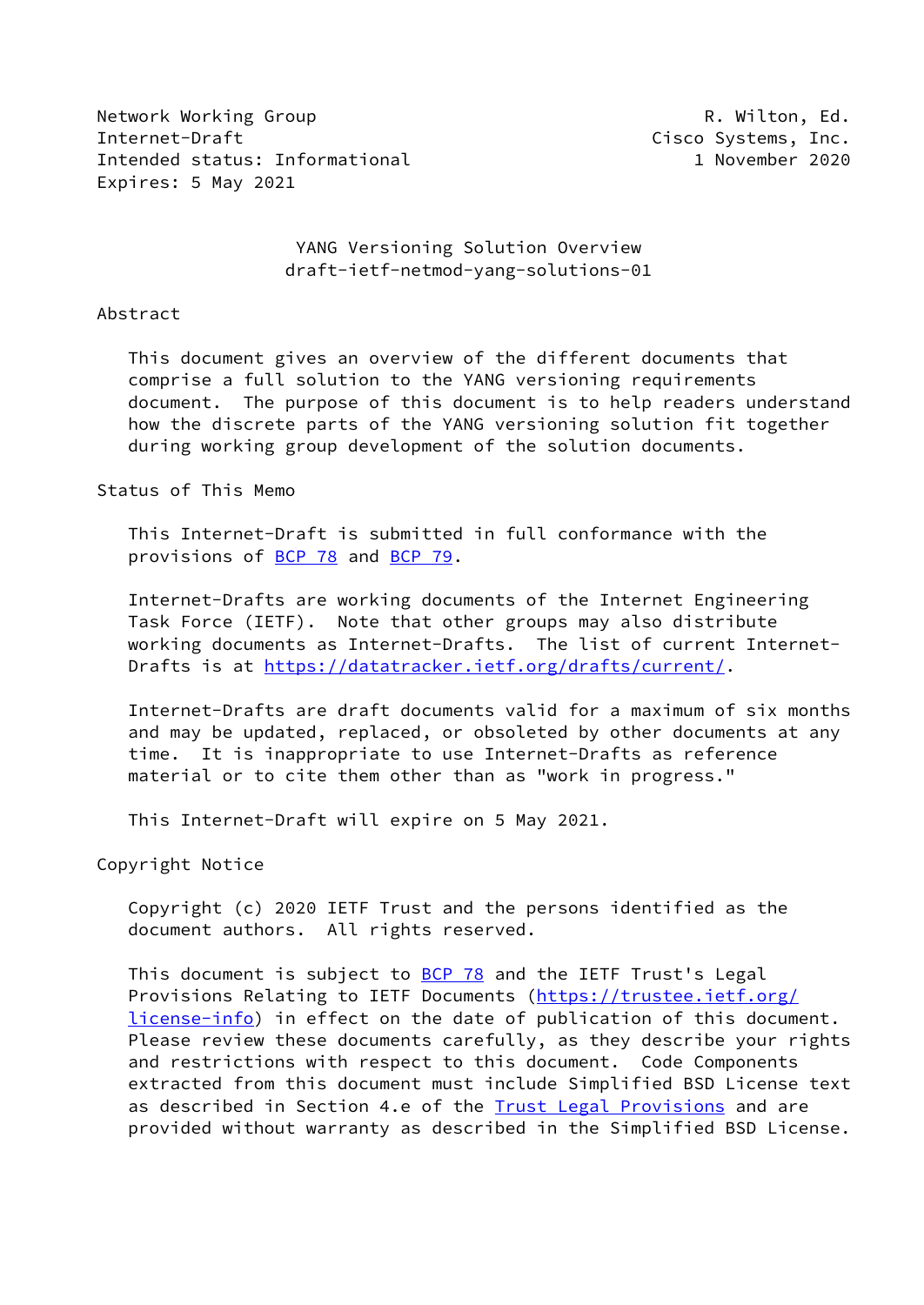# <span id="page-1-1"></span>Internet-Draft YANG Versioning Solution Overview November 2020

# Table of Contents

|      |                                       |  |  |  |  |  | $\overline{2}$          |
|------|---------------------------------------|--|--|--|--|--|-------------------------|
|      |                                       |  |  |  |  |  | $\overline{3}$          |
| 2.1. | Updated YANG Module Revision Handling |  |  |  |  |  | $\overline{\mathbf{3}}$ |
|      | 2.2. YANG Semantic Versioning         |  |  |  |  |  | $\overline{4}$          |
|      | 2.3. Versioned YANG packages          |  |  |  |  |  | $\overline{4}$          |
|      | $2.4$ . Dynamic YANG schema selection |  |  |  |  |  | $\overline{5}$          |
|      | 2.5. YANG Schema Comparison           |  |  |  |  |  | 6                       |
|      |                                       |  |  |  |  |  |                         |
| 4.   |                                       |  |  |  |  |  | $\mathbf{Z}$            |
|      |                                       |  |  |  |  |  |                         |
| 6.   |                                       |  |  |  |  |  |                         |
|      | 6.1. Normative References             |  |  |  |  |  | $\mathbf{Z}$            |
|      | 6.2. Informative References 7         |  |  |  |  |  |                         |
|      |                                       |  |  |  |  |  |                         |

#### <span id="page-1-0"></span>[1](#page-1-0). Introduction

 [I-D.ietf-netmod-yang-versioning-reqs] documents the requirements for any solution to the YANG [\[RFC7950](https://datatracker.ietf.org/doc/pdf/rfc7950)] versioning problem. In particular, chapter 5 lists the formal requirements that a solution requires.

 The complete solution to all of the YANG versioning requirements is comprised of five documents, each addressing different aspects of the solution. These documents are:

- 1. [\[I-D.ietf-netmod-yang-module-versioning](#page-7-6)]
- 2. [\[I-D.ietf-netmod-yang-semver](#page-3-2)]
- 3. [\[I-D.ietf-netmod-yang-packages](#page-8-0)]
- 4.  $[I-D.ietf-netmod-yang-ver-selection]$
- 5. [\[I-D.ietf-netmod-yang-schema-comparison](#page-5-3)]

 The aim of this document is to help readers understand how these different solution documents fit together, and also which documents contribute solutions that address particular individual requirements.

Open issues, across all of the solution documents are tracked at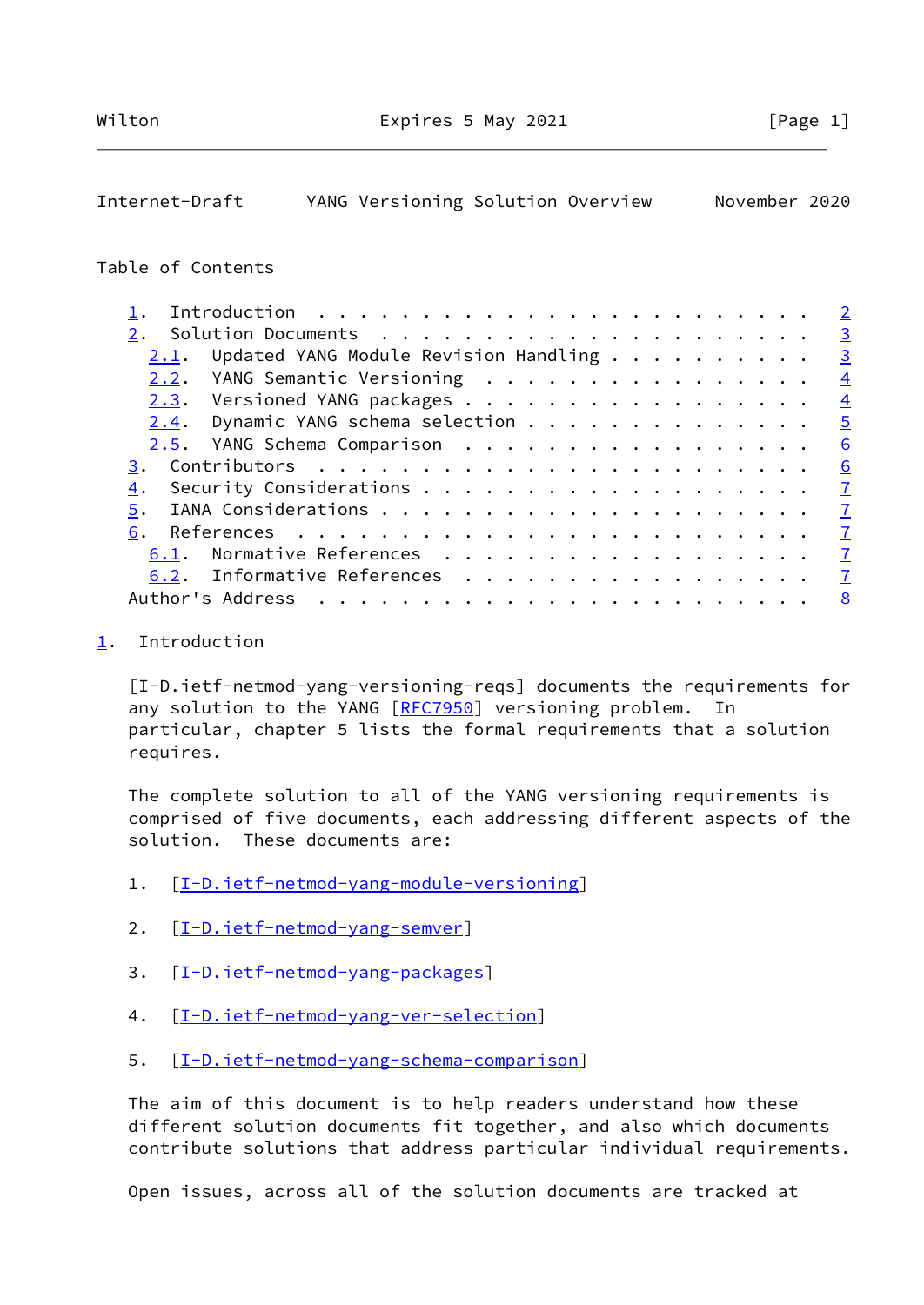Wilton **Expires 5 May 2021** [Page 2]

<span id="page-2-1"></span>Internet-Draft YANG Versioning Solution Overview November 2020

- <span id="page-2-0"></span>[2](#page-2-0). Solution Documents
- <span id="page-2-2"></span>[2.1](#page-2-2). Updated YANG Module Revision Handling

 In summary, [\[I-D.ietf-netmod-yang-module-versioning](#page-7-6)] specifies minimal extensions and updates to the YANG language, YANG Library, and YANG author guidelines to provide more flexible YANG module revision handling. The intent is that these changes and extensions could be folded into future revisions of the updated specifications. The document provides a base solution for all requirements except Req 2.2, Req 3.1 and Req 3.2.

The extensions and changes in the document can be summarized thus:

- \* It defines a YANG extension statement to indicate where non backwards-compatible changes have occurred in a module's revision history.
- \* It relaxes the rules for the module revision history to allow for a non-linear module revision history. I.e., any given module revision may have multiple revisions directly derived from it.
- $*$  It defines a new import extension statement that restricts the allowed module revisions that satisfy the import to only those derived from a specified module revision.
- \* It defines a revision label extension statement to allow an informative name to be associated with a particular revision date, and to be used in import statements, YANG module filenames, and is available in YANG library. One example of how the revision label could be used is to associate a semantic versioning scheme to YANG module revisions.
- \* It updates the YANG rules for changes between module revisions that are allowed to be classified as backwards-compatible. In particular, marking a node as obsolete is no longer classified as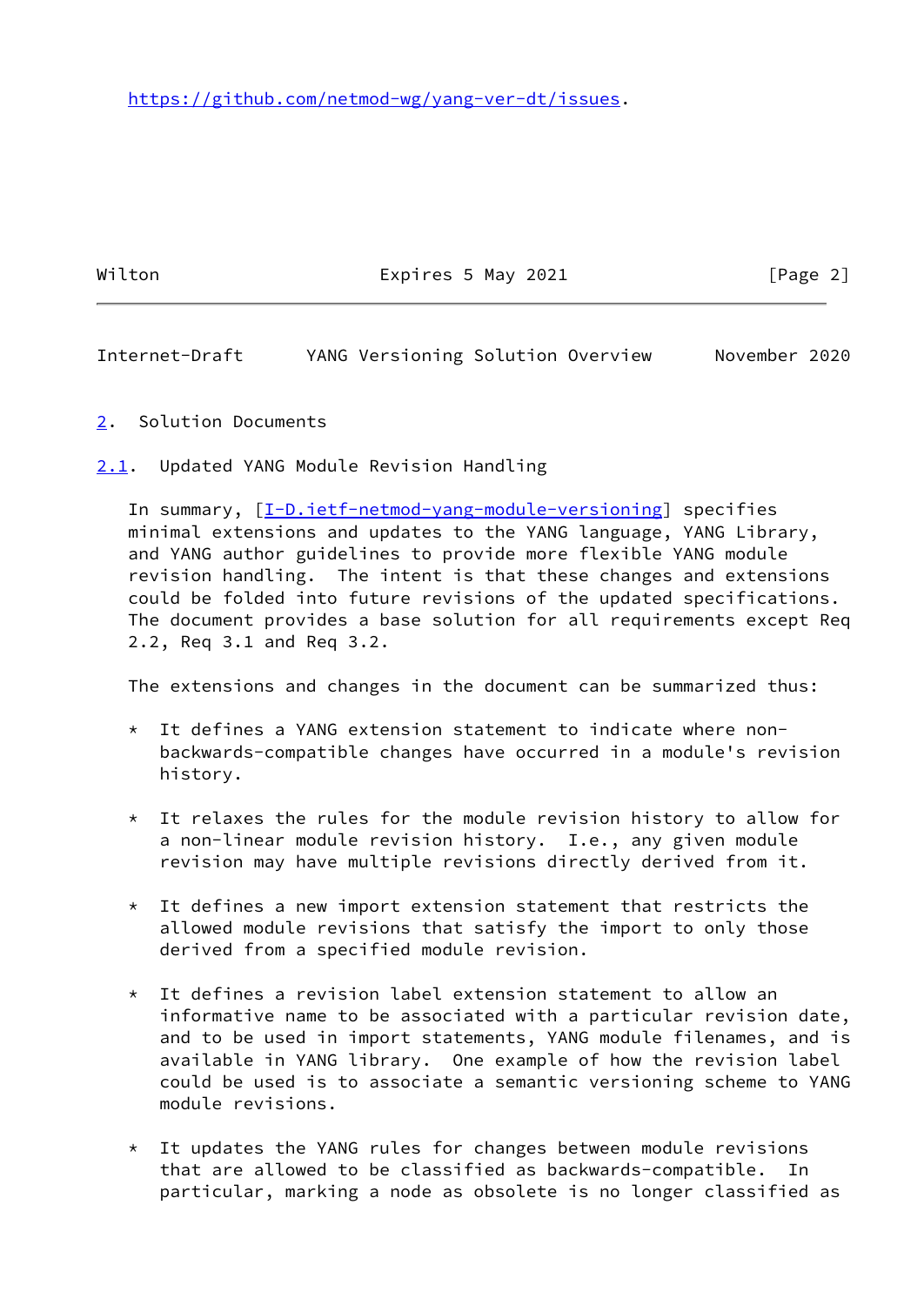a backwards compatible change.

- \* It provides updated guidance on how servers handle deprecated and obsolete YANG nodes and augments YANG library with additional leaves to report the server's behavior to clients.
- $*$  It provides an extension statement to allow a description statement to be associated with a YANG status statement, providing more information about why the status has changed.
- \* It defines how versioning relates to YANG instance data.

| Wilton | Expires 5 May 2021 | [Page 3] |
|--------|--------------------|----------|
|--------|--------------------|----------|

<span id="page-3-1"></span>Internet-Draft YANG Versioning Solution Overview November 2020

- $*$  It refines the guidelines for updating modules, taking into consideration that non-backwards-compatible changes are sometimes necessary for various pragmatic reasons.
- <span id="page-3-0"></span>[2.2](#page-3-0). YANG Semantic Versioning

<span id="page-3-2"></span> [I-D.ietf-netmod-yang-semver] defines a semantic versioning scheme, derived from the semver.org 2.0.0 specification, that can be used in conjunction with the revision label extension statement defined in [Section 2.1](#page-2-2) to allow semantic version numbers to be used to manage the revision lifecycle of YANG modules and other related YANG assets, e.g., YANG packages. This document provides an enhanced solution for Req 2.1, but organizations authoring modules are not obliged to use this specific versioning scheme, and could choose a different overlaid versioning scheme, or none at all and rely solely on revision dates.

The aims of the YANG semantic versioning scheme are:

- \* to generally allow clients to determine whether NBC changes have occurred between two revisions from the version number alone, without having to check the full revision history;
- $*$  to give a more informative identifier for a branched revision history over revision dates alone;
- $*$  to allow revision branches that contain fixes for published nonlatest releases.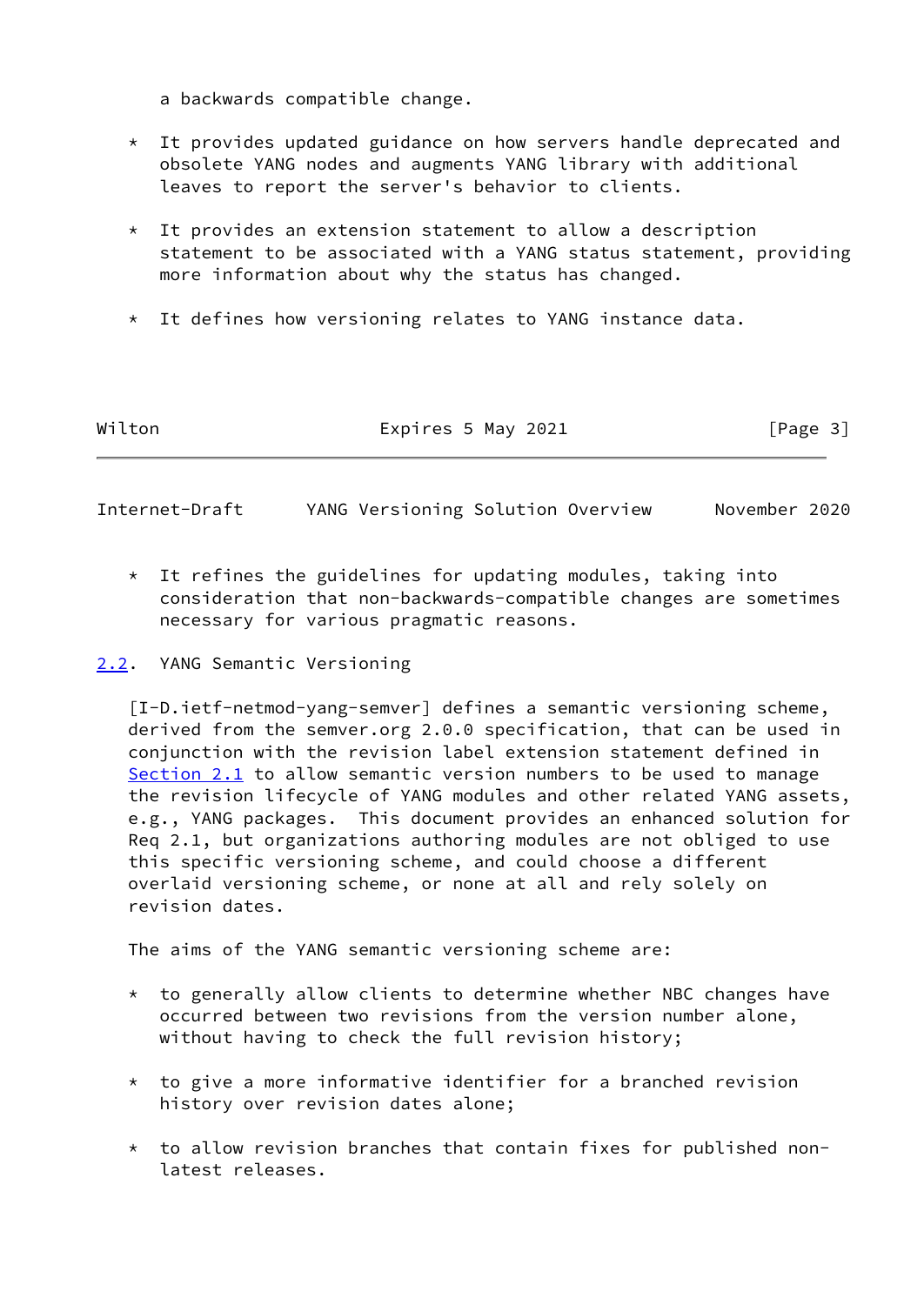## <span id="page-4-0"></span>[2.3](#page-4-0). Versioned YANG packages

 The two previous solution documents primarily address version and revision management of individual modules. [\[I-D.ietf-netmod-yang-packages](#page-8-0)] provides a mechanism to group sets of related YANG modules revisions together, into constructs called YANG packages, and to apply a versioning scheme to the groups.

 The core part of this document are YANG module definitions that define a YANG package. The definitions are used as an augmentation to YANG library and also in YANG instance data documents for offline access.

The principle aims of YANG packages are:

 To define an efficient hierarchical structure that can precisely specify a YANG schema.

Wilton **Expires 5 May 2021** [Page 4]

<span id="page-4-2"></span>Internet-Draft YANG Versioning Solution Overview November 2020

 To provide an simple alternative mechanism to manage conformance of modules. Rather than checking conformance against a set of individual YANG module revisions and enabled features, it should be easier to check for conformance against a much smaller set of YANG package versions.

 To provide a more efficient mechanism for servers to share conformance information with clients. Rather that downloading and comparing all individual module revisions and features via YANG library, the client can just check whether the package version is compatible instead. The package definition could be retrieved and cached from multiple sources.

To define constructs that can be used for YANG schema selection.

 Although the YANG packages document does not satisfy any versioning requirements directly, it provides foundational building blocks for the schema selection solution, described in **Section 2.4**, that does address two of the requirements.

<span id="page-4-1"></span>[2.4](#page-4-1). Dynamic YANG schema selection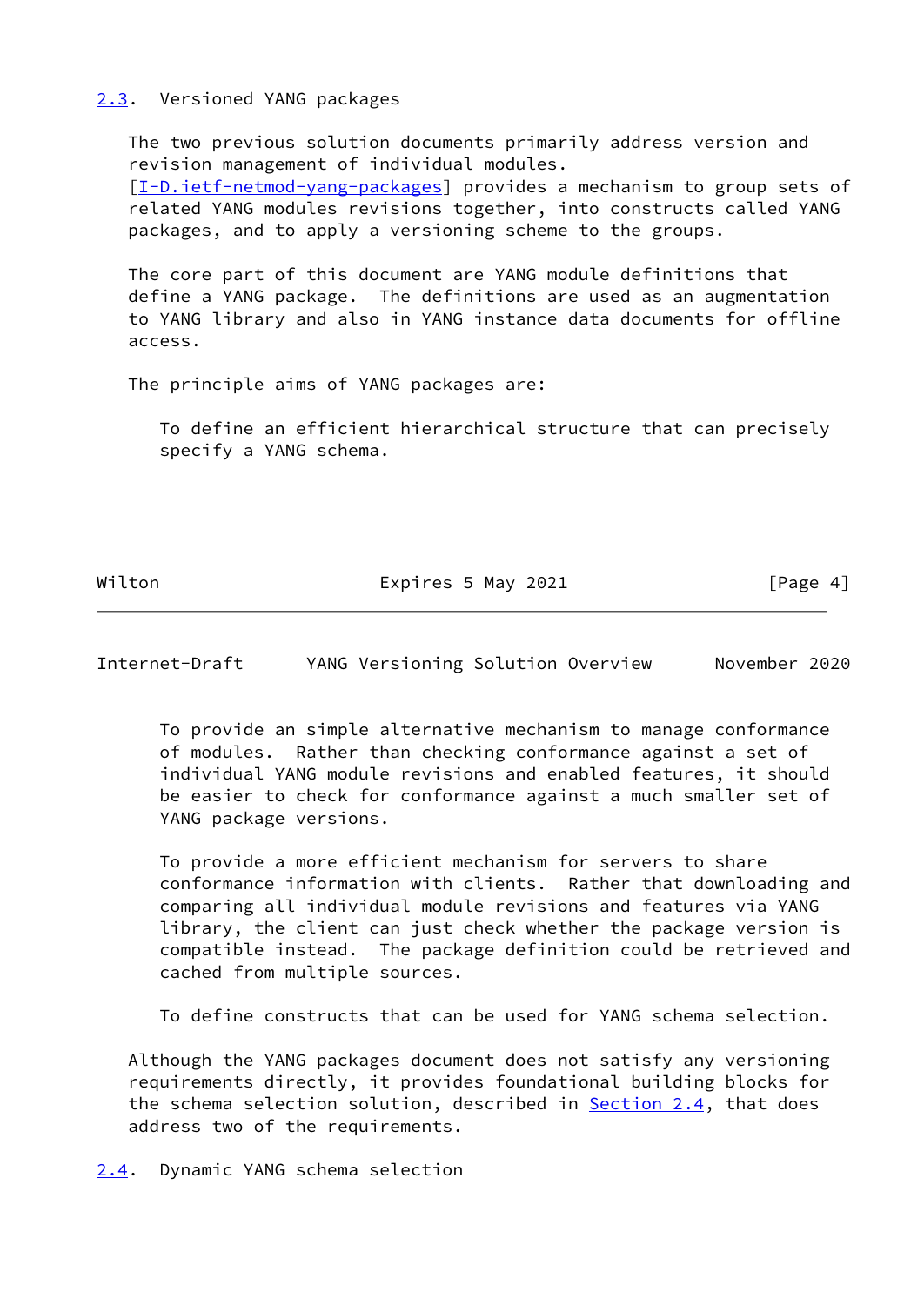<span id="page-5-2"></span> [I-D.ietf-netmod-yang-ver-selection] specifies a solution for requirements 3.1 and 3.2 via the use of

 [\[I-D.ietf-netmod-yang-packages](#page-8-0)] and a model and protocol based schema selection scheme that can be used by clients to choose which schemas to use when interacting with the device from the available schema that are supported and advertised by the server.

The dynamic YANG schema selection solution:

 allows servers to define named 'schema-sets' which specify the schema for each supported datastore via references to YANG packages;

 can support clients choosing a single default schema-set (from those advertised by the server) that is used for all NETCONF/ RESTCONF protocol sessions;

 can support clients enabling multiple compatible secondary schema sets that can be used on separate NETCONF/RESTCONF protocol sessions;

 can support clients configuring named custom schema-sets that can be selected as default or secondary schema-sets;

 can support different module versions via placing them in different schema-sets;

| Wilton | Expires 5 May 2021 | [Page 5] |
|--------|--------------------|----------|
|--------|--------------------|----------|

<span id="page-5-1"></span>Internet-Draft YANG Versioning Solution Overview November 2020

 can support different schema families (e.g., IETF YANG modules , native vendor, or OpenConfig);

 allows considerable freedom in the schema selection capabilities that servers choose to support.

#### <span id="page-5-0"></span>[2.5](#page-5-0). YANG Schema Comparison

 The final piece of the solution jigsaw is a document that describes how to algorithmically compare YANG schema, addressing Req 2.2.

<span id="page-5-3"></span> [I-D.ietf-netmod-yang-schema-comparison] specifies an algorithm that can be used to compare two revisions of a YANG schema to determine the overall scope of the changes, and a list of the specific changes, between the two revisions.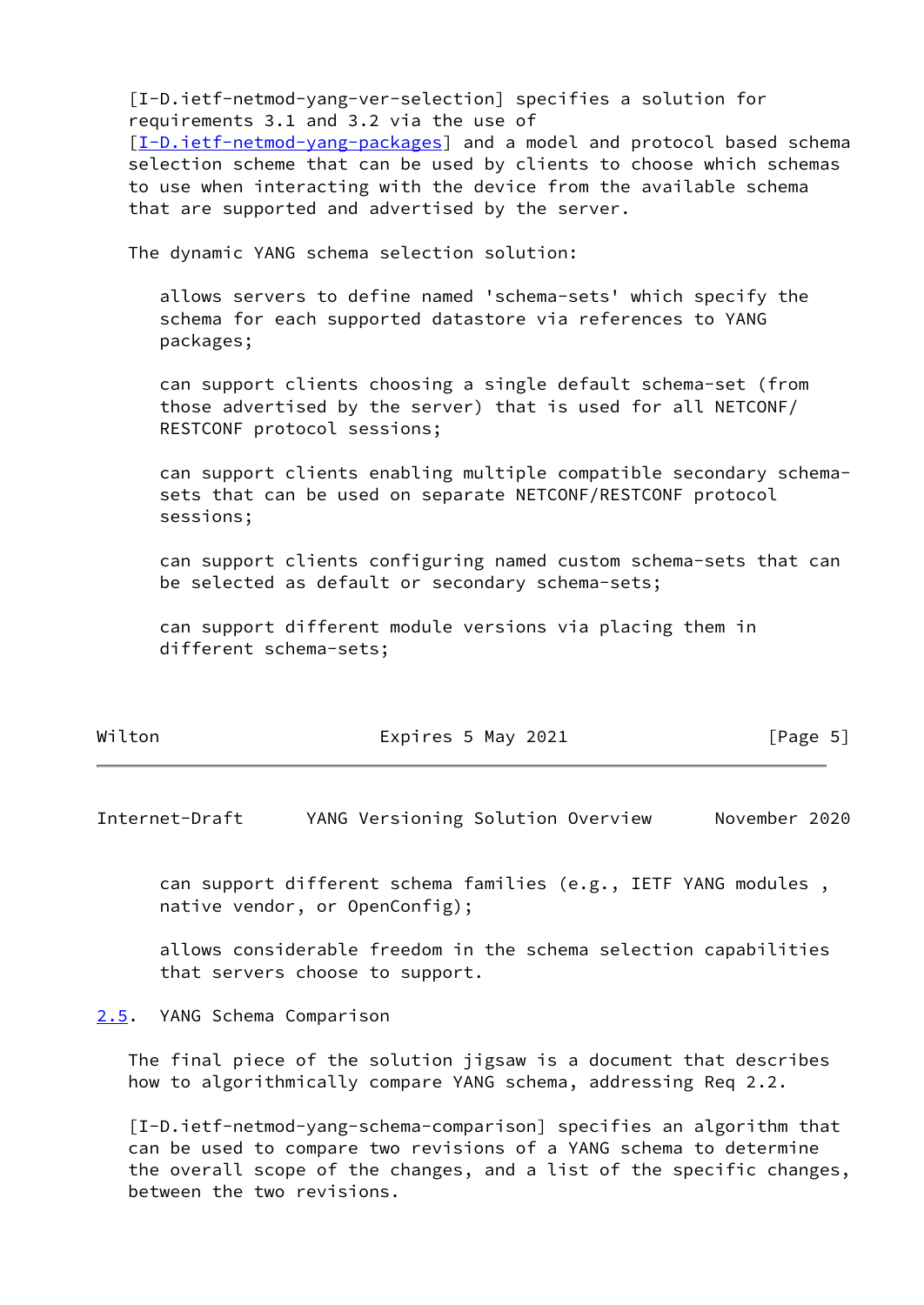The YANG Schema Comparison solution:

 defines a algorithm for comparing two YANG schema, identifying the differences and classifying them as backwards-compatible, non backwards-compatible or editorial;

can be used to compare individual YANG module revisions;

can be used to compare YANG schema defined using YANG packages;

 can filter the comparison output to the subset of the schema nodes that are of interest, providing a more precise answer for clients to determine whether they would likely be affected when upgrading between two schema versions;

 defines YANG extensions to improve the accuracy of the comparison algorithm by explicitly annotating the type of change to statements within a YANG module, for use where the type of change would otherwise be ambiguous to a simple programmatic comparison algorithm.

## <span id="page-6-0"></span>[3](#page-6-0). Contributors

 This document grew out of the YANG module versioning design team that started after IETF 101. The following individuals are (or have been) members of that design team and have contributed to defining the problem, specifying the requirements, and working on a solution:

- \* Balazs Lengyel
- \* Benoit Claise

<span id="page-6-1"></span>

| Wilton                           | Expires 5 May 2021                | [Page 6]      |  |  |  |
|----------------------------------|-----------------------------------|---------------|--|--|--|
| Internet-Draft                   | YANG Versioning Solution Overview | November 2020 |  |  |  |
| Ebben Aries<br>$\star$           |                                   |               |  |  |  |
| Jason Sterne<br>$\star$          |                                   |               |  |  |  |
| Joe Clarke<br>$\star$            |                                   |               |  |  |  |
| Juergen Schoenwaelder<br>$\star$ |                                   |               |  |  |  |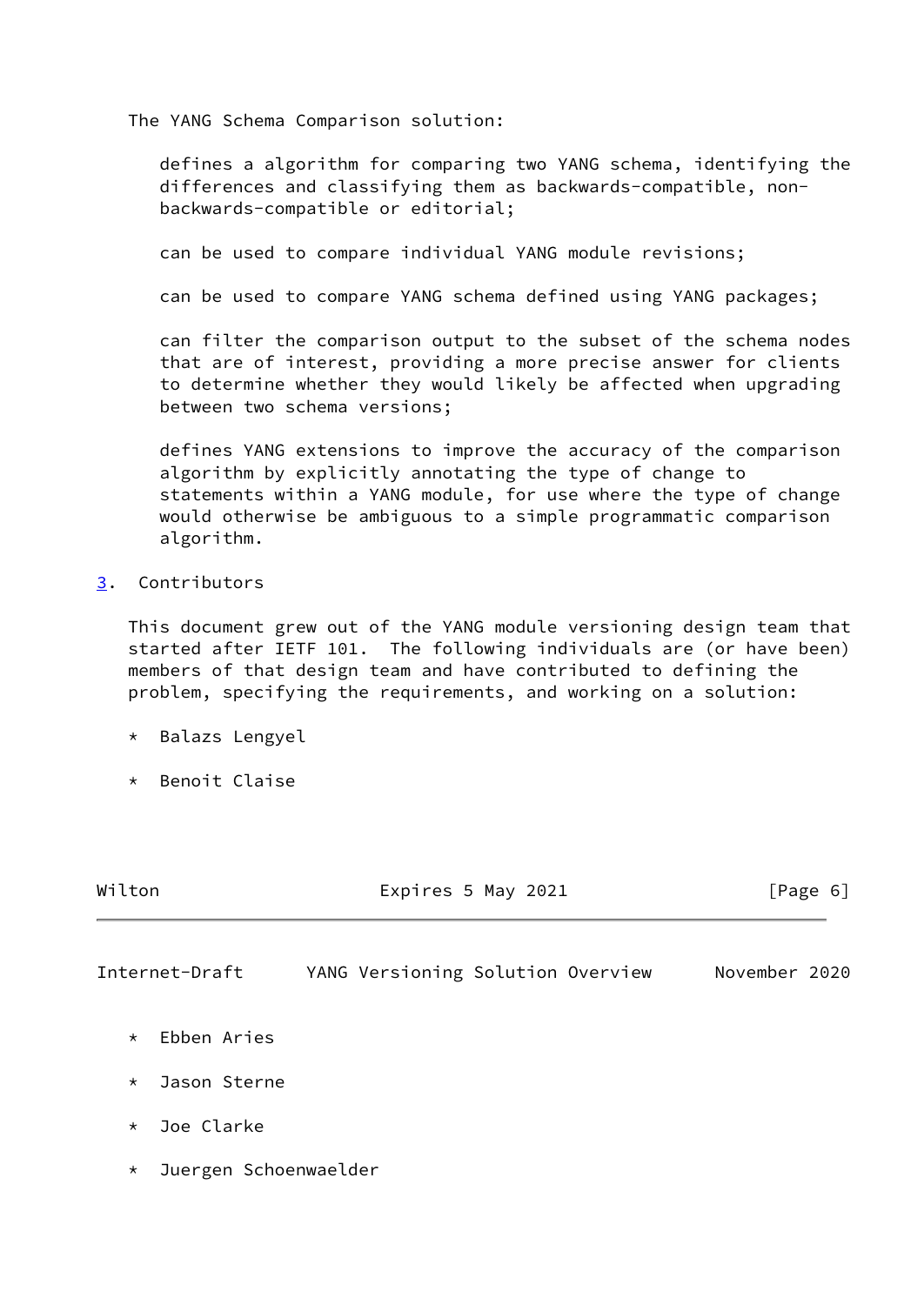- \* Mahesh Jethanandani
- \* Michael (Wangzitao)
- \* Qin Wu
- \* Reshad Rahman
- \* Rob Wilton
- \* Susan Hares
- \* Wu Bo
- <span id="page-7-0"></span>[4](#page-7-0). Security Considerations

 The document does not define any new protocol or data model. There is no security impact.

<span id="page-7-1"></span>[5](#page-7-1). IANA Considerations

None.

- <span id="page-7-2"></span>[6](#page-7-2). References
- <span id="page-7-3"></span>[6.1](#page-7-3). Normative References

[I-D.ietf-netmod-yang-versioning-reqs]

 Clarke, J., "YANG Module Versioning Requirements", Work in Progress, Internet-Draft, [draft-ietf-netmod-yang](https://datatracker.ietf.org/doc/pdf/draft-ietf-netmod-yang-versioning-reqs-03) [versioning-reqs-03,](https://datatracker.ietf.org/doc/pdf/draft-ietf-netmod-yang-versioning-reqs-03) 29 June 2020, <[https://tools.ietf.org/html/draft-ietf-netmod-yang](https://tools.ietf.org/html/draft-ietf-netmod-yang-versioning-reqs-03) [versioning-reqs-03>](https://tools.ietf.org/html/draft-ietf-netmod-yang-versioning-reqs-03).

- [RFC7950] Bjorklund, M., Ed., "The YANG 1.1 Data Modeling Language", [RFC 7950,](https://datatracker.ietf.org/doc/pdf/rfc7950) DOI 10.17487/RFC7950, August 2016, <[https://www.rfc-editor.org/info/rfc7950>](https://www.rfc-editor.org/info/rfc7950).
- <span id="page-7-4"></span>[6.2](#page-7-4). Informative References

<span id="page-7-5"></span>

| Wilton         | Expires 5 May 2021                | [Page 7]      |  |  |  |
|----------------|-----------------------------------|---------------|--|--|--|
|                |                                   |               |  |  |  |
| Internet-Draft | YANG Versioning Solution Overview | November 2020 |  |  |  |

<span id="page-7-6"></span>[I-D.ietf-netmod-yang-module-versioning]